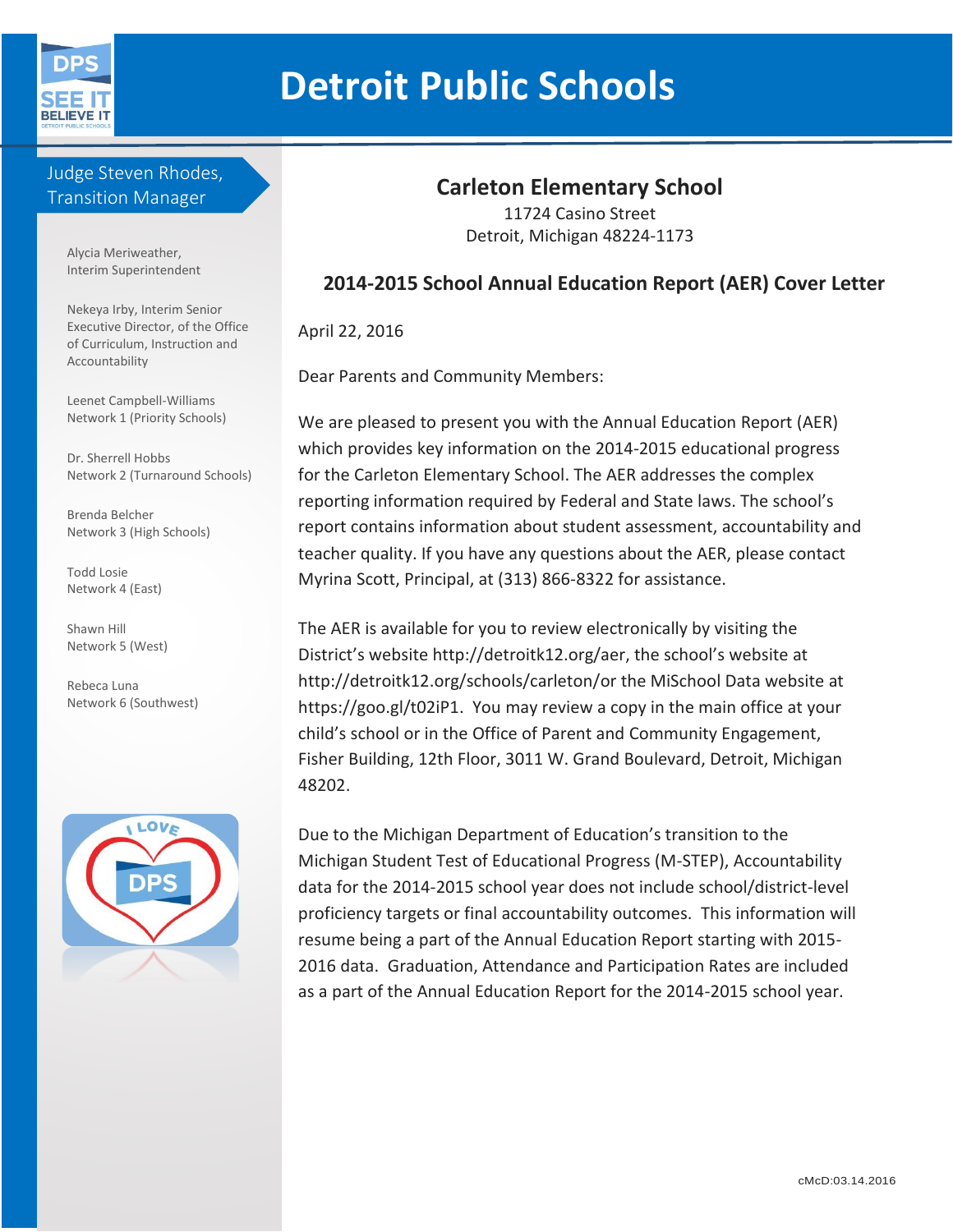The key challenges for our school are as follows:

#### **We did not meet the 90% attendance rate goal.**

The attendance rate for the All Students subgroup is 80.21%.

#### **We did not test 95% of our students.**

- $\div$  Only 90.91% of the Students with Disabilities subgroup was assessed in mathematics.
- Only 93.75% of the All Students; 93.75% of the Black and 93.18% of the Students with Disabilities subgroups were assessed in social studies.

We are working to meet our challenges with assessment participation and student attendance. Improving student attendance and truancy prevention is a priority for our school. In the document entitled "Every Student, Every Day Community Toolkit to Address and Eliminate Chronic Absenteeism" (USDOE, 2015), it is noted that students who are not in school cannot learn and frequently drop out. Truant students often engage in high-risk behaviors that may lead them to encounters with the juvenile justice system. We will work with students, parents, the community, business partners and stakeholders to improve student attendance.

Per the United States Department of Education, "A student is chronically absent if he or she misses as few as **two (2) days** of school a month." That is eighteen (18) absences for the school year.

The following strategies are taken from "Every Student, Every Day Community Toolkit to Address and Eliminate Chronic Absenteeism ~ Take Action to Help Eliminate Chronic Absenteeism."

#### **Parents and Families can help improve student attendance by:**

- Making getting to school, on time, every day a high priority in your family.
- Talking with your child(ren) about the importance of school attendance from an early age and the negative effects of too many absences.
- Creating a safe space for your child to share what's keeping them from participating in school on a regular basis, when necessary.
- Having a back-up plan for getting your child to school when there are difficulties with transportation, family illness or other challenges.
- Scheduling doctor and other appointments for after-school hours, whenever possible.
- Monitoring students' school attendance to make sure your child is in class every day.
- Contacting your child(ren)'s school to discuss supports and services that can help your child maintain regular school attendance.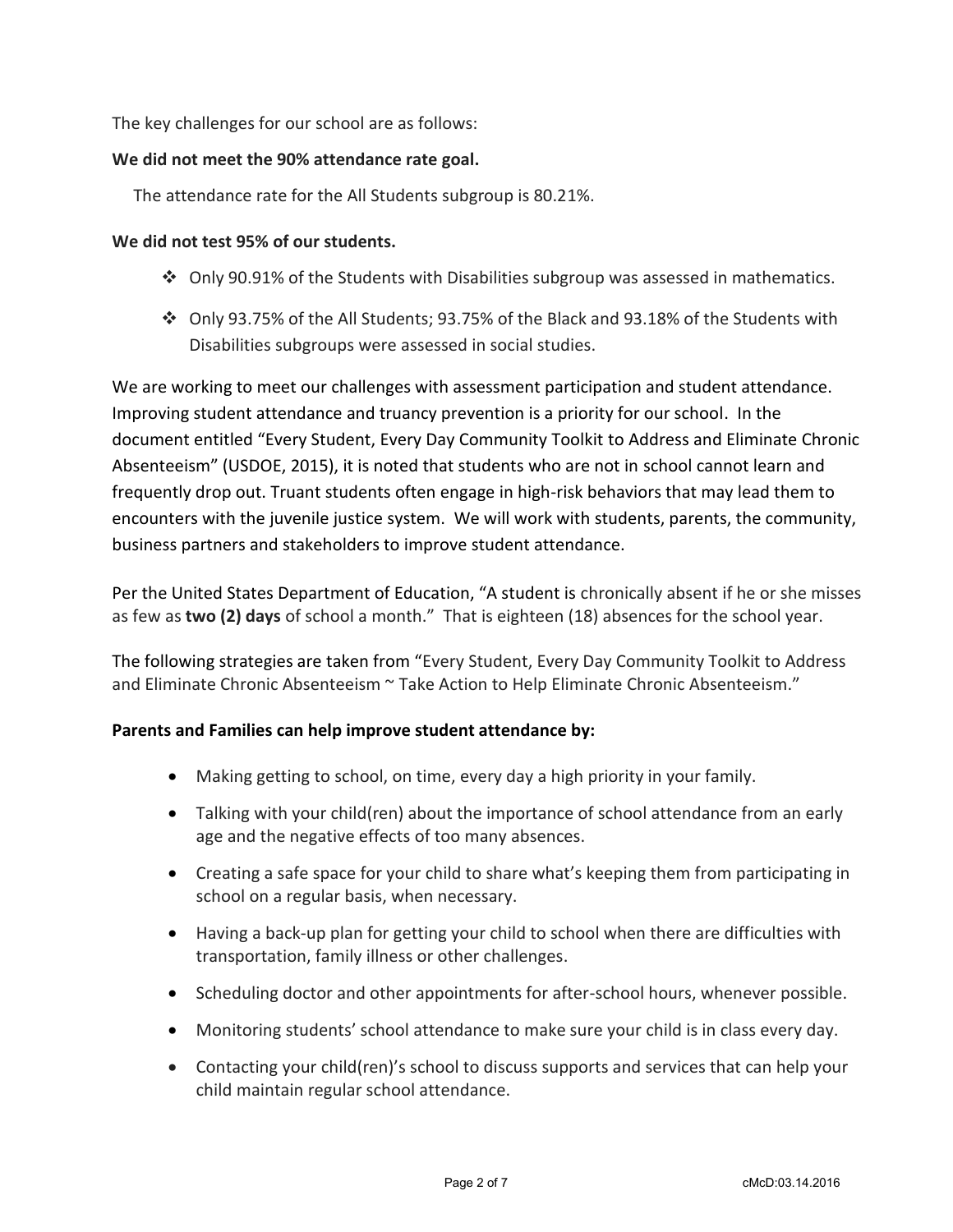#### **Students:**

- Help your friends and classmates understand what chronic absenteeism is missing more than 10 percent (18 days) of school days in a year.
- Attend school every day, encourage your friends to attend school every day and remind them that every absence from school matters.
- Talk with your school principal and teachers about the kind of support that you and/or students in your school need in order to attend school and be successful at school every day.
- Be active in your community to support projects to help eliminate chronic absenteeism and support other young people in school.

## **Parent Involvement**

The Principal, the Instructional Leadership Team and the School Support Team, which includes parents will work on building strong, effective relationships between the school, the parents and the community for the purpose of student academic success. Similar to developing a Leadership Team, we are developing an Action Team for Partnerships (ATP). This action team will be dedicated to strengthening the existing ties between the school, the parents and the surrounding community, along with creating new ties. It is the ATP's job to continually monitor, evaluate and improve the action plan to meet the current needs of our students.

The Instructional Specialists will hold monthly meetings with parents of students needing TIER II and/or TIER III intervention. During these meetings the parents will review their child's current achievement data and assist with designing or revising an Individual Learning Plan for their child. As part of the plan, the parents will agree to support learning at home. Workshops will be provided for parents on an on-going basis. The workshop topics will be decided upon after reviewing the results of parent surveys.

State law requires that we also report additional information.

# **Process for Assigning Pupils to the School**

#### **Open Enrollment Initiative**

Detroit Public Schools has an "Open Enrollment Initiative." This initiative allows students to elect to attend any Detroit Public School without being required to live within the boundary for that school. The "Open Enrollment Initiative" does not apply to the Examination High Schools or Application Schools. Parents may enroll their child(ren) in the school of their interest as long as the school has not reached capacity for their particular grade. Enrollment preference is given to students who live within the boundary of a school.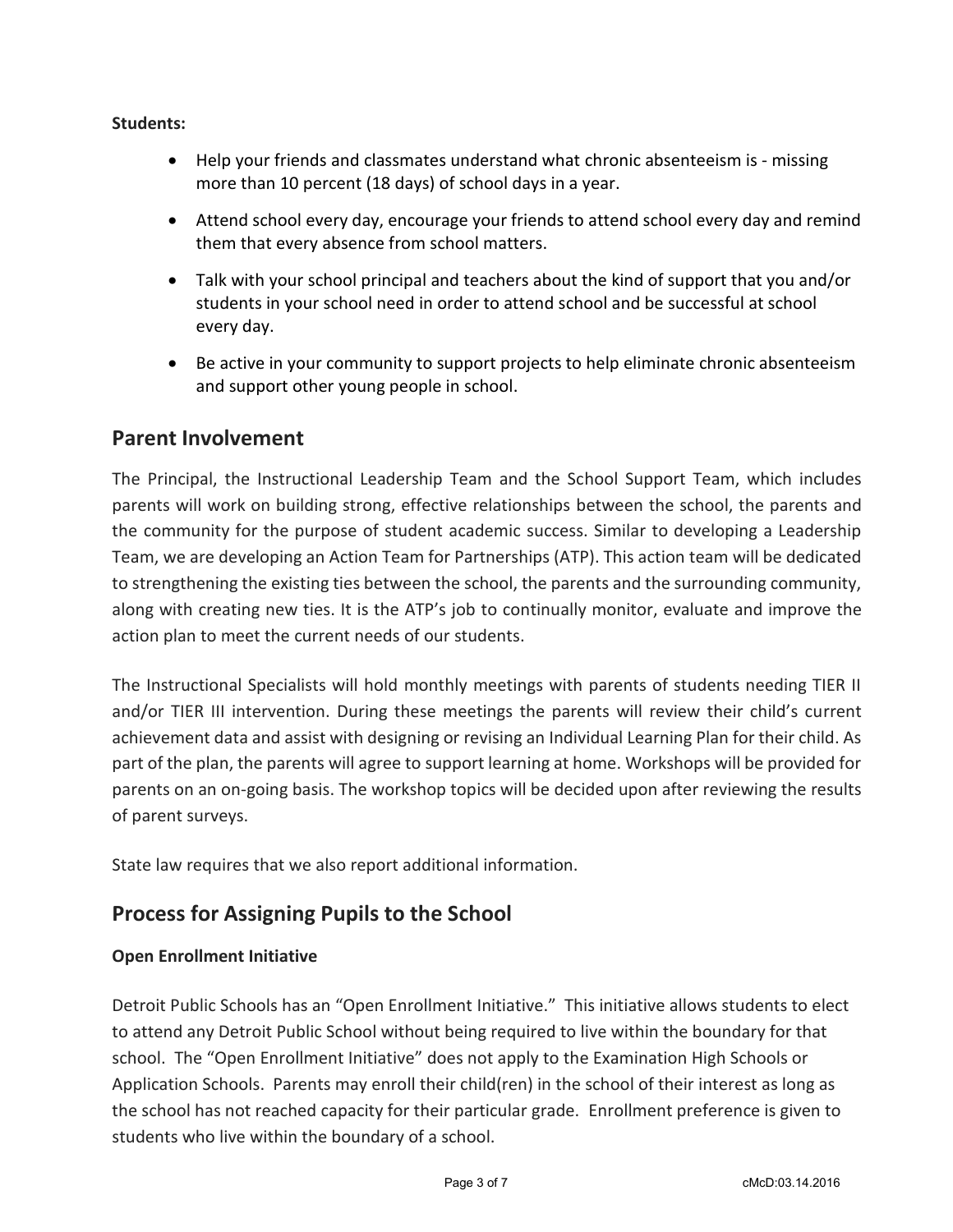# **Process for Assigning Pupils to the School (Continued)**

It should also be noted that transportation will not be provided for students who select a school outside of the boundary of their home school. "Open Enrollment Initiative" resources can be found on our website at: [http://detroitk12.org/resources/prospective\\_students/](http://detroitk12.org/resources/prospective_students/)

#### **Application Schools**

Detroit Public Schools has twenty-two (22) schools that require an application for enrollment. Families can apply during the application process window. Applications are open to families of current Detroit Public Schools students as well as those newly enrolling or attending school elsewhere. The District uses one application for its Application Schools. Please note requirements on the application for submission of report cards, test data, transcripts, essay and Grade Point Average information. Schools also may have other individual entry requirements. Be prepared to provide behavior reports.

#### **Examination High Schools**

During the Examination High Schools application window, all 8th grade students attending public and non-public schools are eligible to apply for admission to the 9th grade at Cass Technical High School, Renaissance High School and Martin Luther King, Jr. Senior High School's Mathematics, Science and Applied Technology (MSAT) and Center for International Studies and Commerce programs. Residency is not required. During the beginning of the school year, students must complete and submit an application to take the placement examination.

An application is available at:

- All Detroit Public Libraries
- All Detroit Public School's Middle Schools
- Detroit Public Schools Parent Resource Centers
- Detroit Public Schools Research and Assessment Office located in the Support Services Complex Building A - 1425 East Warren Avenue

Students must submit an application to be eligible to take the examination. Completed applications and all required documents must be submitted to the student's current school or the Detroit Public Schools' Office of Research and Assessment. Detroit Public Schools' students who submit an application will test at their middle school. Non-Detroit Public Schools' students who submit an application will be notified of their testing date and location by mail. Applications may be mailed.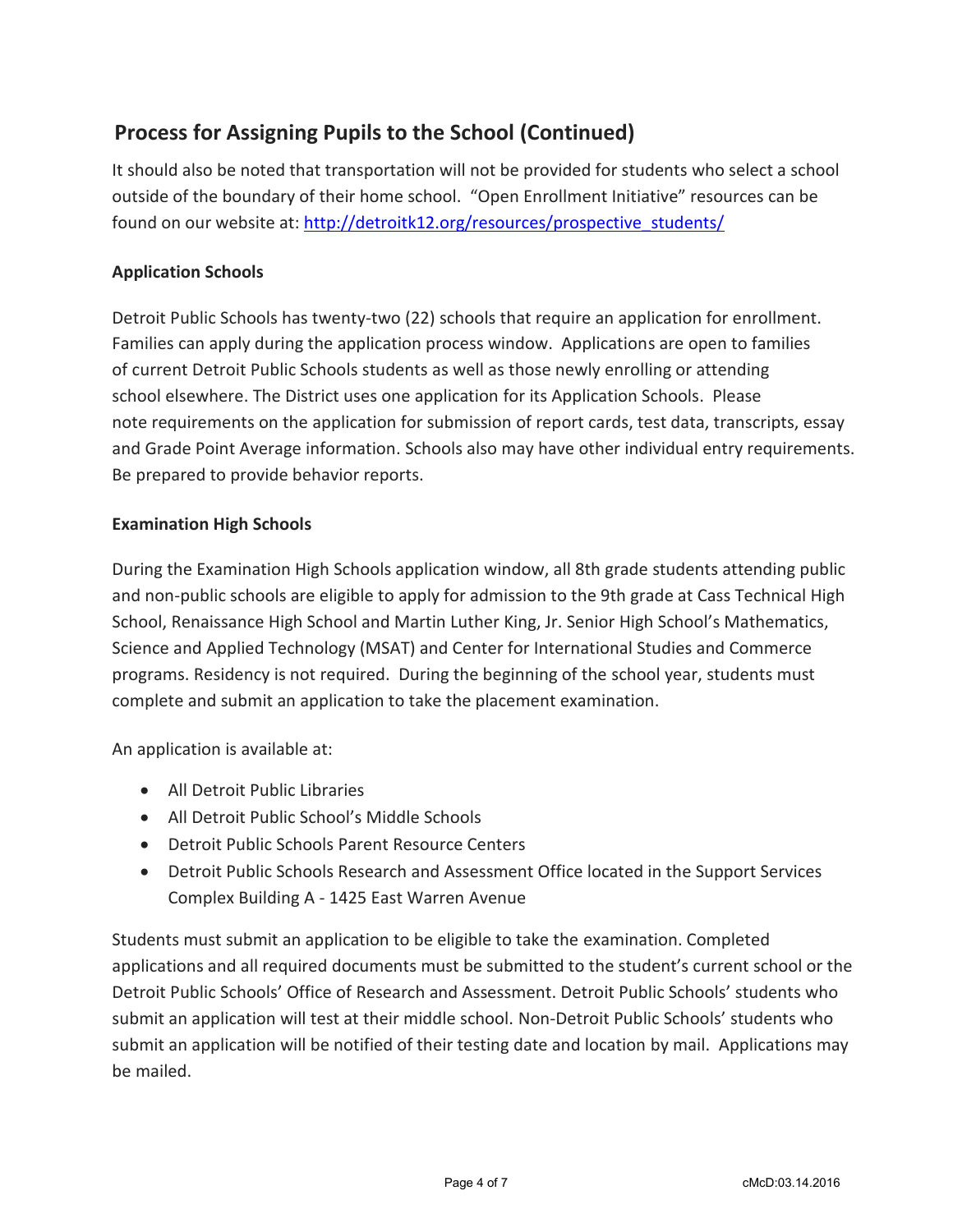## **School Improvement Status**

| Year      | <b>School Improvement Status</b> |  |
|-----------|----------------------------------|--|
| 2014-2015 | N/A                              |  |
| 2013-2014 | No Status                        |  |

We will continue to work towards meeting our School Improvement Plan goals in reading, writing, mathematics, science and social studies. Research-based strategies, comprehensive data analyses and data driven decision-making drives our school improvement efforts.

# **Detroit Public Schools' Core Curriculum**

Consistent with the Detroit Public Schools 2013-2017 Strategic Plan**,** there are aggressive plans to accelerate the rate of student achievement and to ensure that students graduate with the academic and social skills necessary for success in college and the workplace.

## **Specific curriculum actions are based on the District's strategic plan to:**

- I. Broaden Services to Address Student Needs
- II. Support Parents and Families
- III. Offer Broad/High Quality Programs
- IV. Improve Customer Service
- V. Create Safe Learning Environments
- VI. Transform Central and School-Based services to serve customers better
- VII. Improve Technology
- VIII. Minimize the Impacts of Change
- IX. Foster School-Based Leadership
- X. Celebrate and Promote Success
- XI. Ensure Fiscal Stability
- XII. Improve Attendance and Discipline

The "Neighborhood-Centered, Quality Schools," Strategic Plan, is available online at [http://detroitk12.org/content/wp-content/uploads/2013/03/Strategic\\_Plan\\_DRAFT-FINAL.pdf](http://detroitk12.org/content/wp-content/uploads/2013/03/Strategic_Plan_DRAFT-FINAL.pdf)

#### **Access to the Core Curriculum**

The instructional strategies and grade level expectations are aligned to the Michigan Department of Education standards (science and social studies) and Common Core State Standards (mathematics and English language arts). This represents the core curriculum for Detroit Public Schools which is supported by the texts, materials, computer software and other school level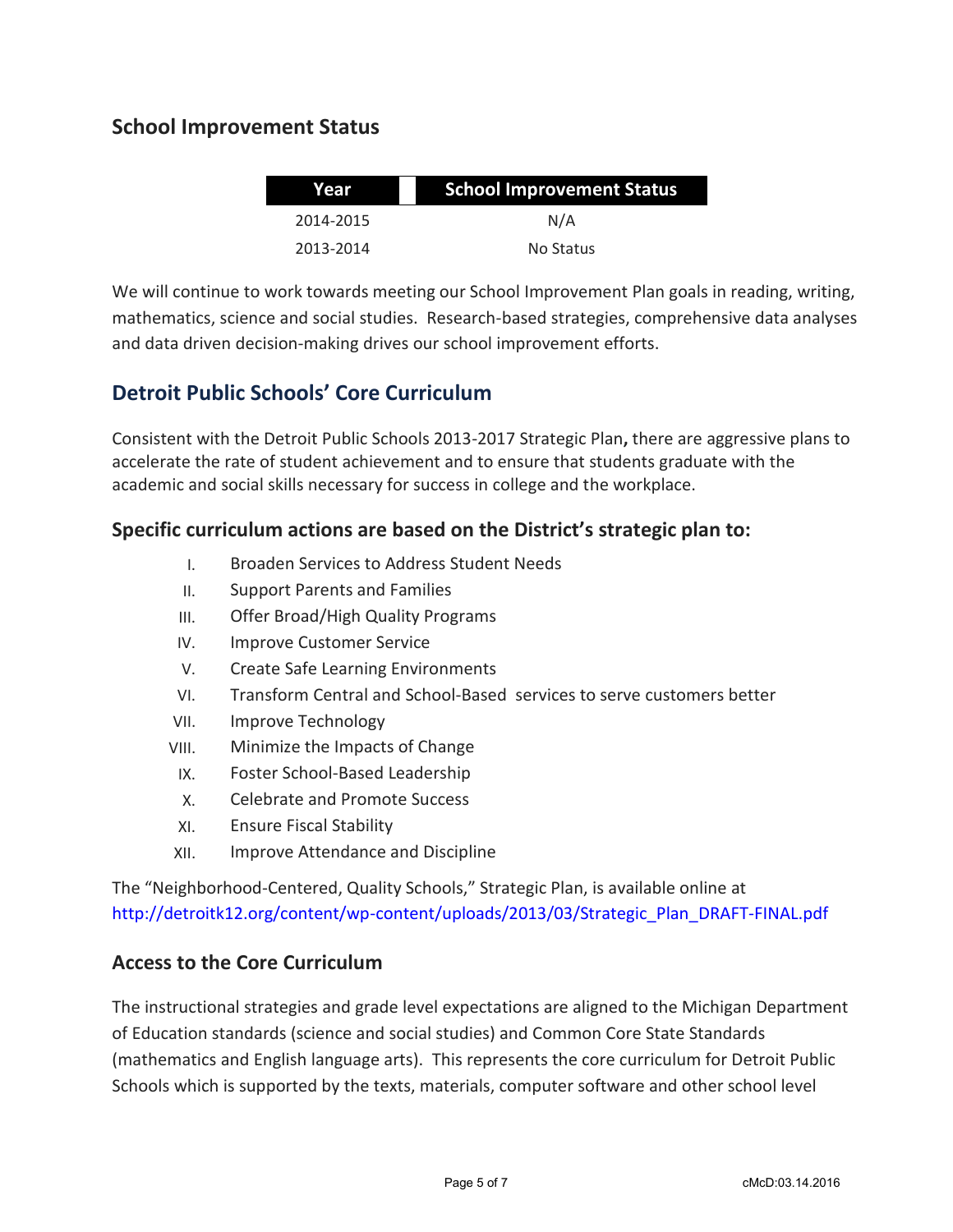## **Access to the Core Curriculum (Continued)**

resources used daily in the classrooms. All of the professional development activities are aligned to the core curriculum and/or standards. The implementation is a process delineated in the District Academic Plan:

[\(http://detroitk12.org/content/wp-content/uploads/2012/05/FINALAcademicPlanExecutive-](http://detroitk12.org/content/wp-content/uploads/2012/05/FINALAcademicPlanExecutive-Summary_2012.pdf)Summary 2012.pdf). This plan serves as the framework for each school's academic achievement plan. The frequent monitoring of the implementation of these plans are conducted by the school diagnostic visits, review of the benchmark assessments, use of the teacher evaluation tool and adherence to the pacing calendar. The public may access the core curriculum via our public website [www.detroitk12.org](http://www.detroitk12.org/) and then click on the link to the individual academic offices.

Parents/Guardians are offered classes through Parent University to increase parenting skills, early childhood literacy, adult literacy and GED. During the school year, the Parent Resource Centers are a valuable resource that allow parents and other community members to participate in regular and on-going informational and participatory sessions focused on curriculum and instruction. The Detroit Public Schools Hub, Web up-dates and semi-annual progress reports are a means to disseminate achievement information to educators.

## **Student Achievement Results**

Aggregate Student Achievement Results and Detroit Public Schools Quarterly NWEA~MAP Reading and Mathematics reports for our school can be found in the Resources section of our school's website at http://detroitk12.org/schools/carleton/. The following reports are available on the Detroit Public Schools' web page at the Research, Evaluation and Assessment site at <http://detroitk12.org/data/rea/> :

- District Profile Report
- Combined School Profile Reports
- Individual School Profile Reports
- NWEA~MAP aggregate student achievement results
- [Michigan Accountability Scorecard](https://goo.gl/GmqXJ4)  [Report](https://goo.gl/GmqXJ4) at (https://goo.gl/GmqXJ4)
- [Annual Education Report](http://detroitk12.org/aer) at (detroitk12.org/aer)

## **Parent-Teacher Conferences (Interactions)**

| <b>School Year</b> | <b>Total Parent</b><br><b>Interactions</b> | Percent |
|--------------------|--------------------------------------------|---------|
| 2014-2015          | 378                                        | 49.9%   |
| 2013-2014          | 249                                        | 32.8%   |